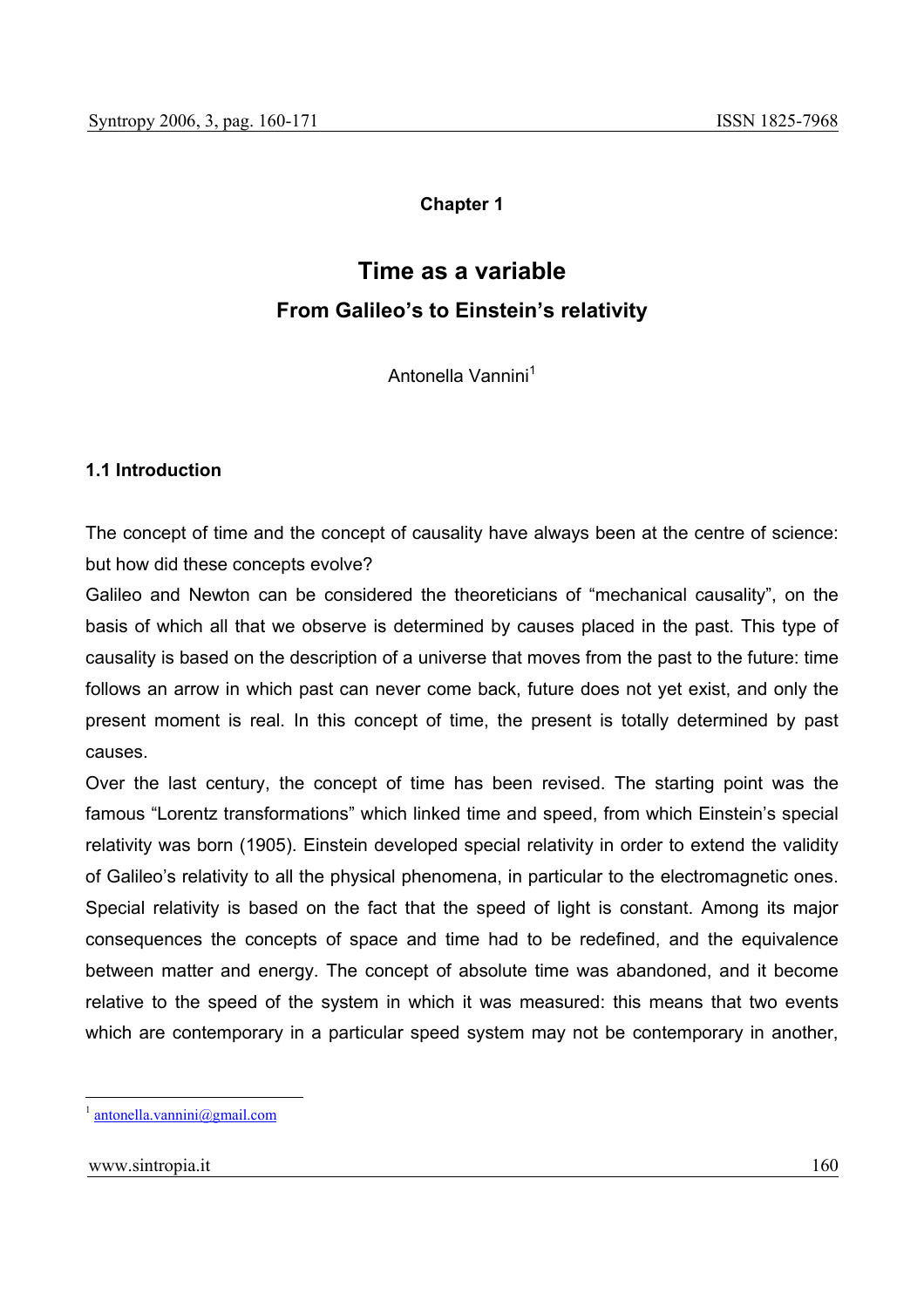this is a consequence of the fact that time flows in different ways according to different systems of motion (Einstein, 1916).

Quantum mechanics derives its equations from Einstein's special relativity, such as the energy/momentum/mass formula which links energy, speed and mass. This equation always has dual solutions: one in which time and energy move from the past to the future, and the other in which time and energy move in the opposite direction, from the future to the past. Using these equations, Paul Dirac, in 1928, demonstrated the existence of the positron, the anti-particle of the electron, and Feynman proved that each particle which moves in the usual retarded way, from the past to the future, has an associated anti-particle which moves in the anticipated way, from the future to the past (Feynman, 1949). Donald Ross linked the existence of emitters and absorbers of photons to the interaction of diverging waves, which propagate from the past to the future, and converging waves which, on the contrary, propagate from the future to the past.

## **1.2 The origins of the mechanical model in science: Newton's universe and the life machine model.**

During the fifteenth and sixteenth centuries, the scientific revolution radically changed the concept of the universe which humanity had embraced during the Middle Ages, and opened the way to the understanding that we now have of the world.

The first signs of the scientific revolution can be traced back to the astronomical observations of Nicholaus Copernicus (1473-1543), which put the Sun at the centre of the universe and showed the contradictions of the geocentric system, in which the Earth was placed at the centre of the universe, based on the Aristotelian system. The Aristotelian system was introduced by Aristotle in the fourth century B.C., and perfected by Ptolemy in the second century A.D.. According to this system, the Earth is at the centre of the universe and the Sun, Moon, Mercury, Venus, Jupiter and Saturn turn around it in circular orbits, each using a different sphere. These spheres were contained within a greater sphere of the fixed stars, behind which was the sphere of God. The new system proposed by Copernicus, which represented a huge innovation in the astronomical field, was heliocentric, placing the Sun at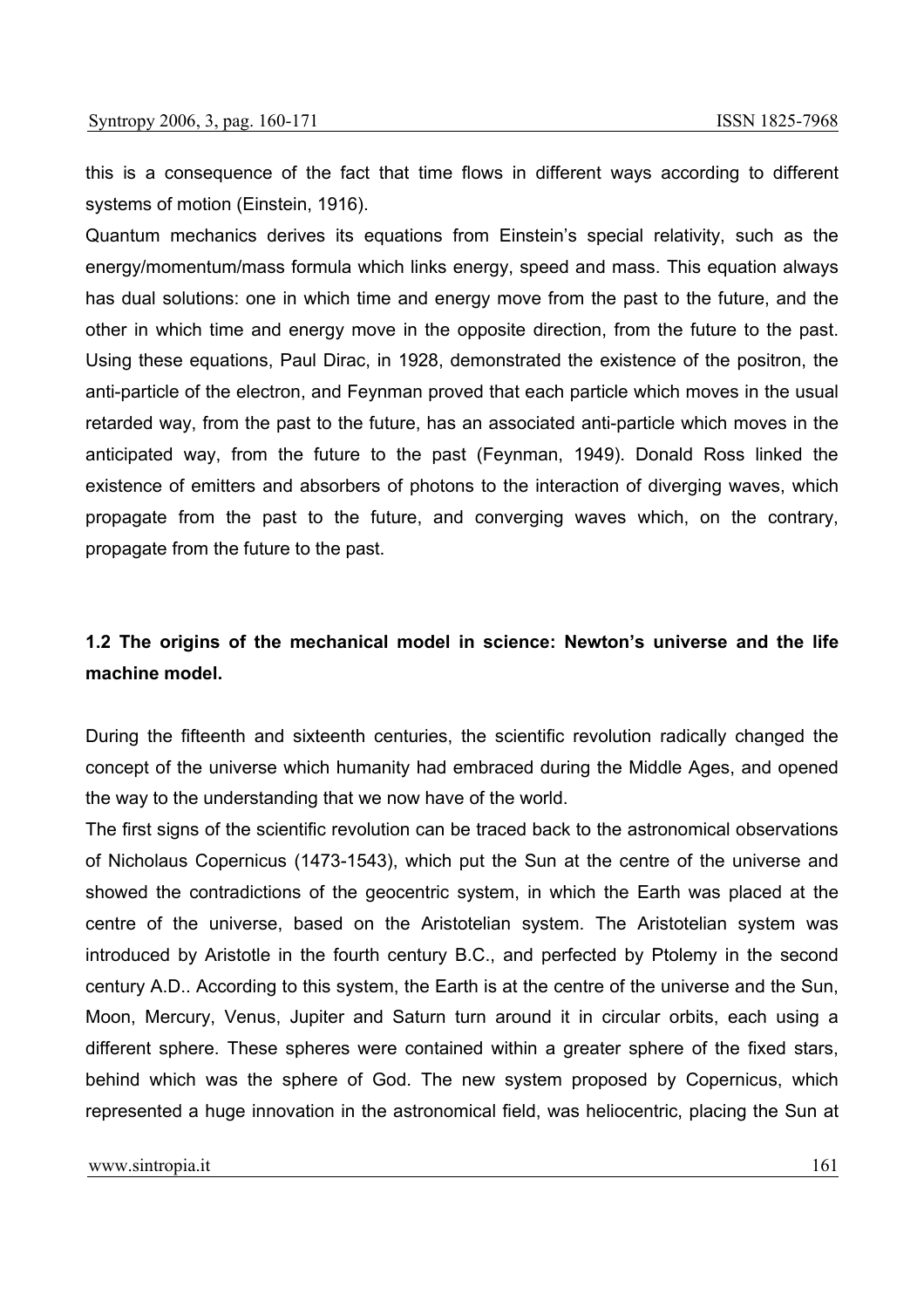the centre of the universe, around which the planets Mercury, Venus, Earth, Mars, Jupiter and Saturn all orbit, while the Moon orbits the Earth and the stars are considered to be still.

Copernicus was followed by Johannes Kepler (1571-1630), who, thanks to astronomical tables, arrived at the formulation of the three laws of planetary motion, developing the Copernican heliocentric model into a scientific model.

The real change in scientific approach, however, can be found in the works of Galileo Galilei (1564-1642) who, using the telescope which had just been invented, was able to empirically prove the Copernicus' hypothesis, and provide the evidence that the Aristotelian-Ptolemaic cosmology was not true. In this way, Copernicus's hypothesis became the proven scientific model. The empirical approach of Galileo's work, and his use of mathematics, opened the way to the scientific revolution. The great contribution of Galileo can be found in the combination of scientific experiment and the use of mathematics. In order to use mathematics, Galileo studied fundamental properties which could be observed and measured.

In the same years during which Galileo was working on his ingenious experiments, Francis Bacon (1561-1626) was arriving at the formulation of the inductive method, deriving general conclusions from the observation of the experimental method. He became one of the major assertors of experimental methodology, courageously attacking the traditional schools of thought which were based on Aristotelian deductive logic. The Aristotelian method, starting from general laws, or postulates, deducts empirical consequences which have to be proved; Bacon's inductive method starts from empirical evidence to arrive at general laws. In order to produce objective knowledge, Galileo's and Bacon's scientific methods separated the observer from the observed.

This approach totally transformed the nature and purpose of science. Whereas previously the purpose of science had been to understand nature and life, science's purpose now involved the controlling and manipulating of nature. As Bacon said: "Objective knowledge will give command over nature, medicine, mechanical forces, and all other aspects of the universe". In this perspective, the aim of science becomes that of enslaving nature. We are now far away from the concept of "Mother Earth", and this concept will be totally lost when the organic concept of nature will be replaced by the mechanical concept of the world, which can be traced back to the works of Newton and Descartes.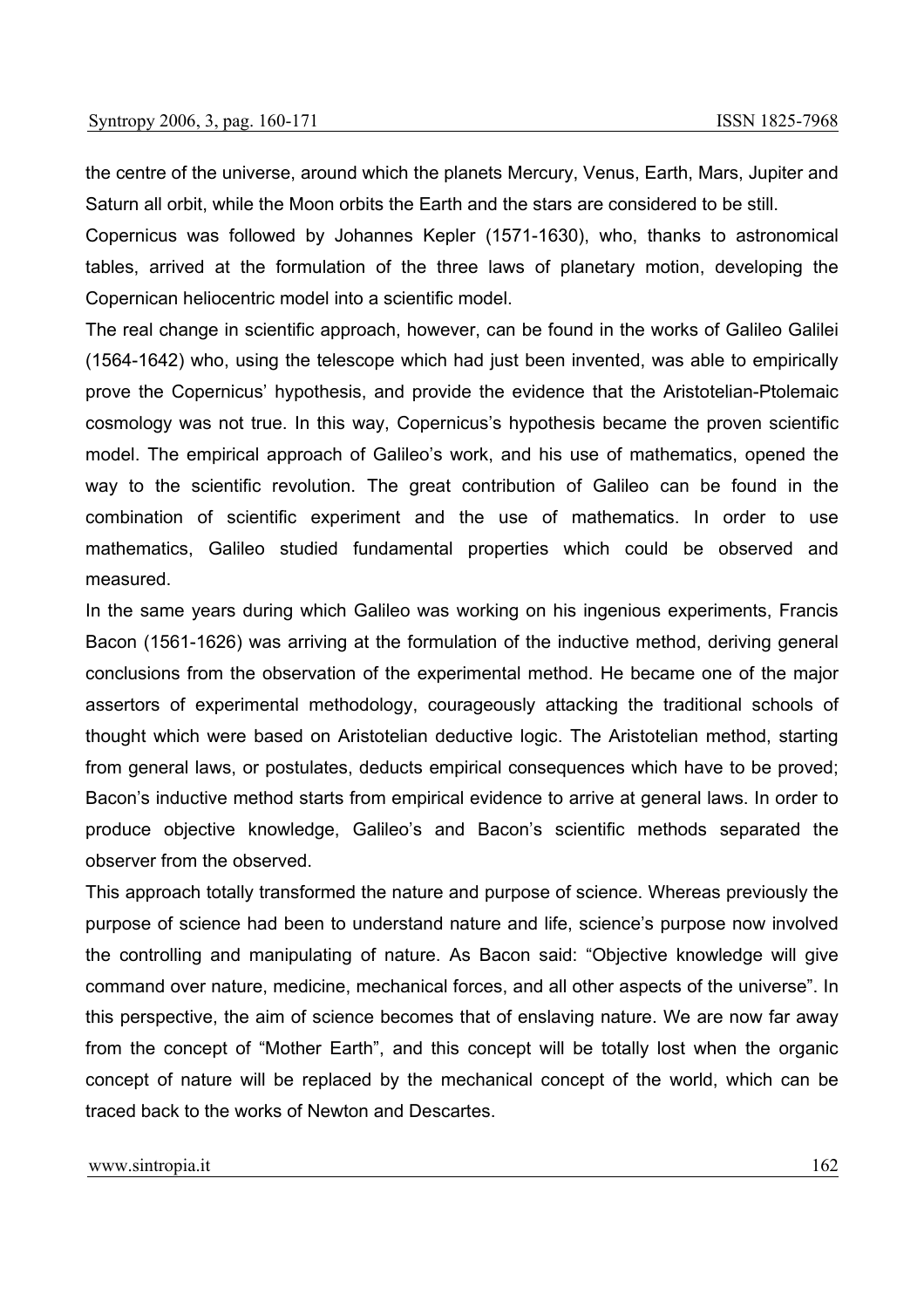Descartes (1596-1650) based his work on the idea that the "book of nature" had been written in mathematical characters. His aim was to reduce all physical phenomena to exact

mathematical equations. He believed that nature could be described using simple motion equations, in which only space, position, and moment were relevant. "Give me position and movement", he said, "and I will build the universe". Among Descartes' greatest contributions was his *Analytical Method of Reasoning*, according to which any problem can be decomposed into its parts, and then reordered. This method lies at the foundation of modern science, and has been of great importance, permitting the development of scientific theories and complex technological projects. Descartes' vision is based on the duality between two reigns, separate and independent: the reign of spirit, or *res cogitans*, and the reign of matter, or *res extensa*. This division between matter and spirit has had profound consequences on culture, leading to the separation of body and mind which still puzzles science. According to Descartes, matter and spirit are created by God, who is the creator of the exact order of nature that we see, thanks to the light of reasoning. However, in the following centuries the reference to God was omitted and reality was divided into the human sciences, linked to *res cogitans* and the natural sciences, which were an expression of *res extensa*. Descartes' vision described the material world as a machine which has no intentionality and no spirituality; nature functions according to mechanical laws, and every aspect of the material world can be explained on the basis of its position and movement. This mechanical vision was extended by Descartes to living organisms, in the attempt to organize a complete natural science. Plants and animals were considered simply as machines, whereas human beings were "inhabited" by a rational soul (*res cogitans*) linked to the body (*res extensa*) through the pineal gland, at the centre of the brain. The human body, on the other hand, was similar to the body of an animal-machine. This highly mechanistic vision of nature was inspired by the high precision that was being achieved at the time by the technology and art of clock-making. Descartes compared animals to "clocks with mechanisms and springs" and extended this comparison to the human body, comparing a sick body to a badly build clock, and on the other hand, a healthy body to a well constructed and perfectly functioning clock.

The scientific revolution reached its maturity in the works of Isaac Newton (1642-1728), who discovered the mathematical equations which govern mechanical motion, unifying the works of Copernicus, Kepler, Bacon, Galileo and Descartes. Kepler derived the laws of planetary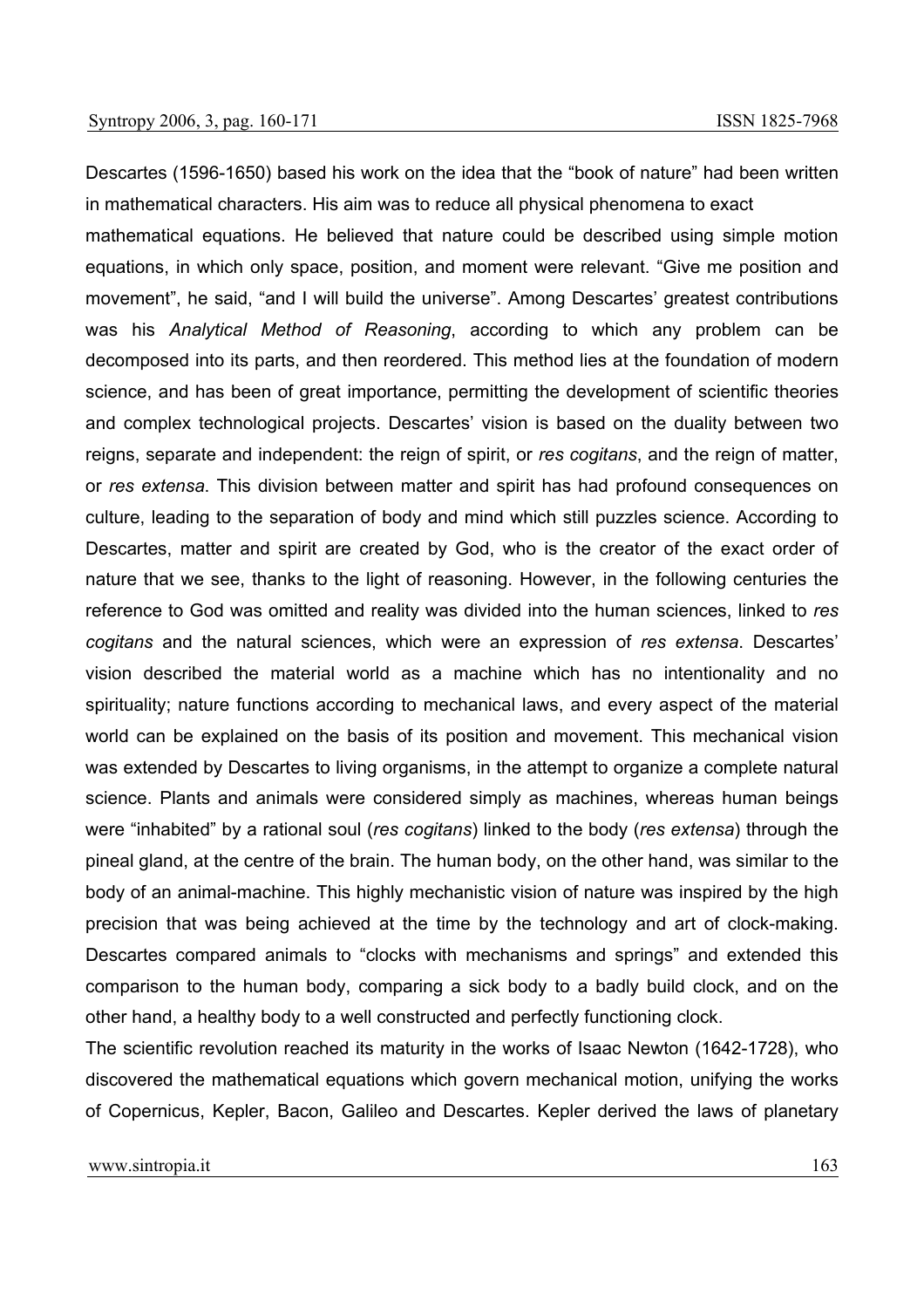motion from the astronomical tables; Galileo discovered the laws of falling bodies; Newton combined these results in a general formulation of laws which govern the solar systems, the planets, and also stones (and apples). He found that each body is attracted towards the Earth with the same force which attracts the planets to the Sun; he introduced the concepts of inertia and gravity, arriving at the famous laws which govern motion:

- 1. The law of inertia (already stated by Leonardo da Vinci and Galileo) which shows that bodies keep their movement until a force is applied to them.
- 2. The law of proportionality between force and acceleration, linking the force which is applied to a body with the mass and acceleration which is impressed, following the relation: F=ma.
- 3. The law of action and reaction, which shows that to each action there is a corresponding similar and opposite reaction.

The importance of these laws is their universality. They were soon found to be valid throughout the solar system, which was considered to prove the mechanical model which had been proposed by Descartes. In 1686 Newton presented his complete concept of nature and the world in the *Philosophiae Naturalis Principia Mathematica* (Mathematical principals of the philosophy of nature). This work is a set of definitions, propositions and demonstrations that for more than two hundred years have been considered the most exhaustive description of nature and the world. In the Principia Newton describes the experimental method which he adopted, which he derived from the combination of the empirical-inductive method described by Bacon and the rational-deductive method described by Descartes. Newton says that experimental results have to be resumed into theories, systematic interpretations, and deductions from theories have to be proved by experiments: in the absence of one of these two aspects, theories cannot be considered scientific. In this way Newton turned experimental methodology into the key element for the production of scientific theories and knowledge. Newton's universe was the tri-dimensional space of the classical geometry of Euclid: an empty space independent from what takes place in it. Time was considered absolute and not linked to the material world: time flowed relentlessly from the past to the future, through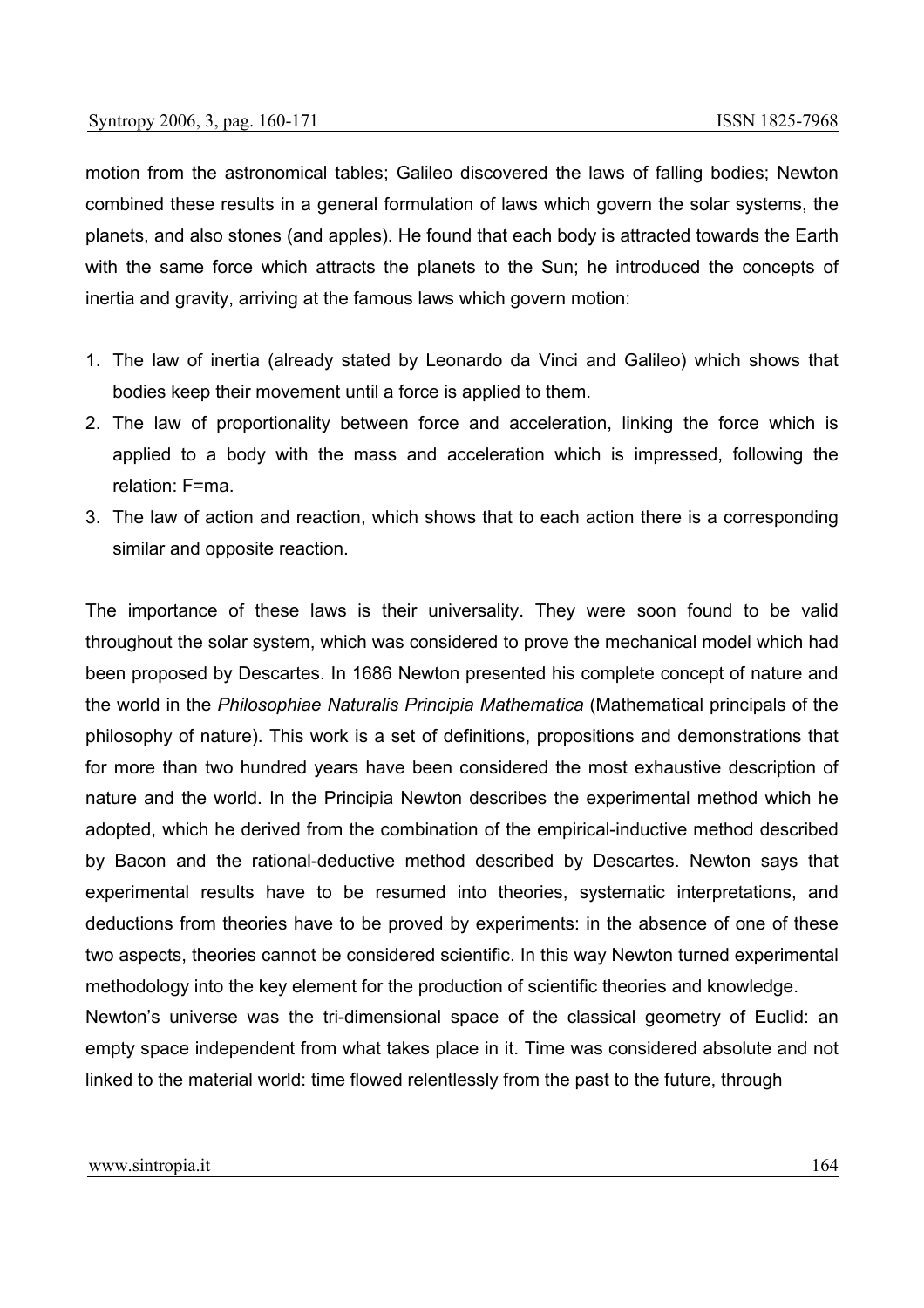the present. In this space and absolute time, material particles, small solid and indivisible objects, were governed by mechanical laws. Newton considered these particles to be uniform, and explained the differences between types of matter as more or less thick aggregations of atoms.

In Newton's mechanics, all physical phenomena can be reduced to the movements of elementary particles caused by their reciprocal attraction: the force of gravity. The effect of gravity on a particle or on any material object is described by Newton's mathematical equations of motion, which are at the base of mechanics. In this concept of the universe, empirical investigation could not extend to the elementary particles and the force of gravity: gravity and elementary particles were a creation of God, and could not be investigated.

In *Opticks*, Newton gave a clear description of how he believed God created the material world: *"I think that God first created matter in the form of solid particles, hard and compact, indivisible and mobile, made of such dimensions and shapes, and of such properties, to be the most adaptable to the purpose he had created them for; these particles are solid, harder than any other body, so hard that they can never be consumed or broken: no force can divide what God made at the moment of creation".* 

In this way, Newton completed the vision of a gigantic cosmic machine, totally governed by mechanical laws of causality: everything originated from a precise cause, and could be determined using mathematical laws. Thus it would be possible to determine and calculate the future states of the universe, if the initial states were known.

During the seventeenth and eighteenth centuries this mechanical approach was used to explain even the smallest variations in the orbits of planets, satellites and comets, tides, and whatever was linked to gravity. The model was then extended beyond the boundaries of astronomy, and used to describe the behavior of solids, liquids, gases, heat and sound.

The mechanistic vision of reality is well summarized in the following words of P.S. Laplace (1814): "*We need to consider the present state of the Universe as a consequence of its previous states and as the cause of its following states. An intelligence which, for a specific instant, could know all the forces which move the objects which constitute the Universe, and could analyze these data, would embrace in a single equation all the movements of the Universe and of the atoms: nothing would be undetermined for the future and the past."* (Laplace 1795).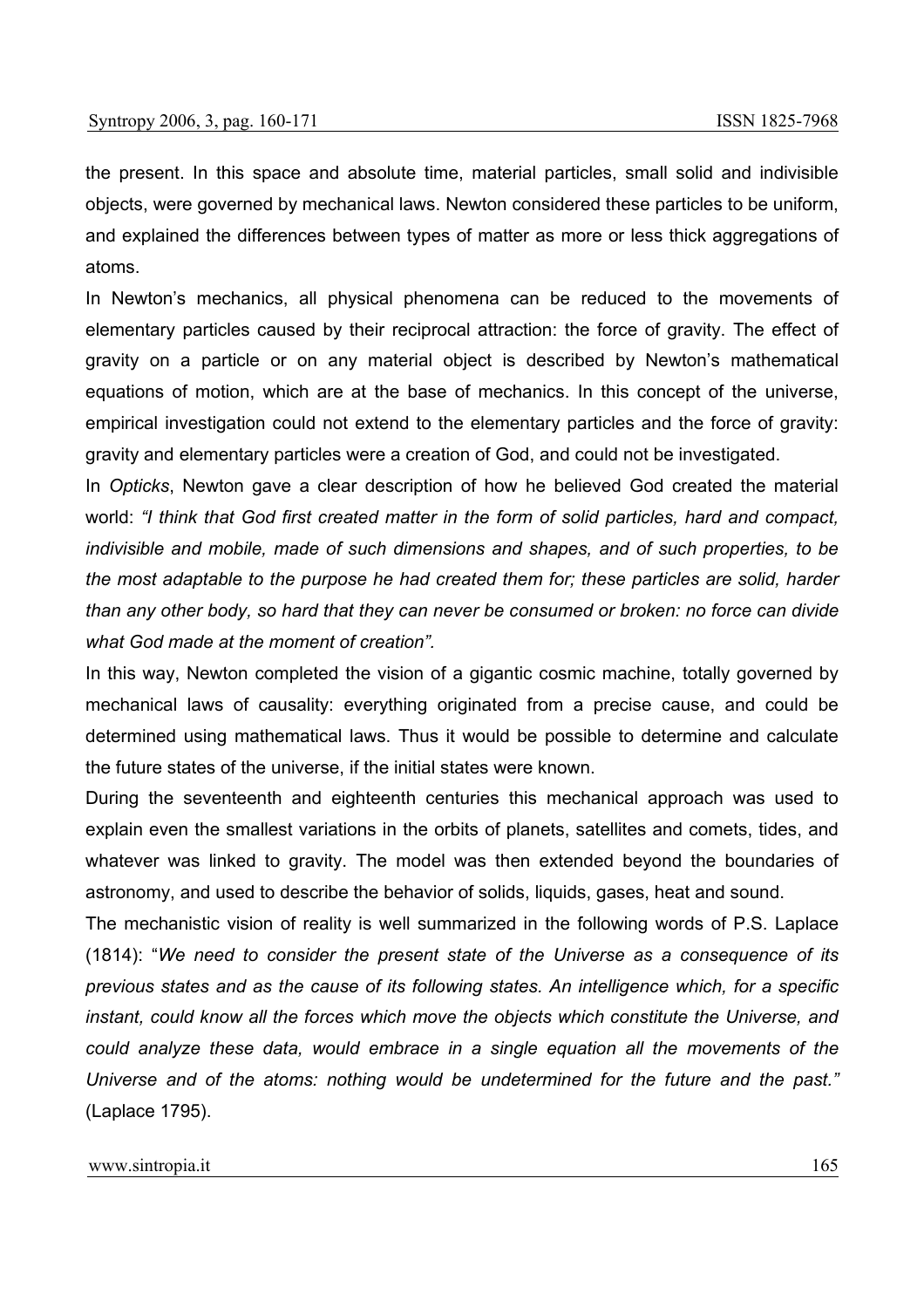### **1.3 Thermodynamics and entropy: heat death**

During the nineteenth century, the application of Newtonian mechanics to the description of heat lead to a new discipline: thermodynamics. This discipline, which can be traced back to the works of Boyle, Boltzmann, Claius and Carnot, studies the behavior of energy, of which heat is a form. Gases at the base of thermal machines were studied and the transformation of energy into work was analyzed; this lead to the discovery of three new laws:

- 1. The law of conservation of energy, which states that energy cannot be created or destroyed, but only transformed.
- 2. The law of entropy, which states that when transforming energy (for example from heat to work) part is lost to the environment. Entropy is a measure of the quantity of energy which is lost to the environment. When energy lost to the environment is distributed in a uniform way (ie where no differences in heat exist), a state of equilibrium is reached and it is no longer possible to transform energy into work. Entropy measures how close a system is to this state of equilibrium.
- 3. The law of disorder which states that within an isolated system entropy cannot diminish. When an isolated system reaches the highest level of entropy no further transformation can take place: the system has reached a state of equilibrium, known as heat death.

The principle of entropy (as expressed in the second law of thermodynamics) is of great importance, as it introduces into physics the idea of irreversible processes, such as that energy always moves from a state of high potential to a state of low potential, tending to a state of equilibrium. Sir Arthur Eddington introduced the expression "*the arrow of time*" (Eddington, 1927), showing that entropy forces events to move in one particular direction: from a situation of high potentials to one of low potentials, from past to future. Our experience continually informs us about entropy variations, and about the irreversible process that leads to the dissipation of energy and the heat death: we see our friends becoming old and die; we see a fire losing intensity and turning into cold ashes; we see the world increasing in entropy: pollution, depleted energy sources, desertification.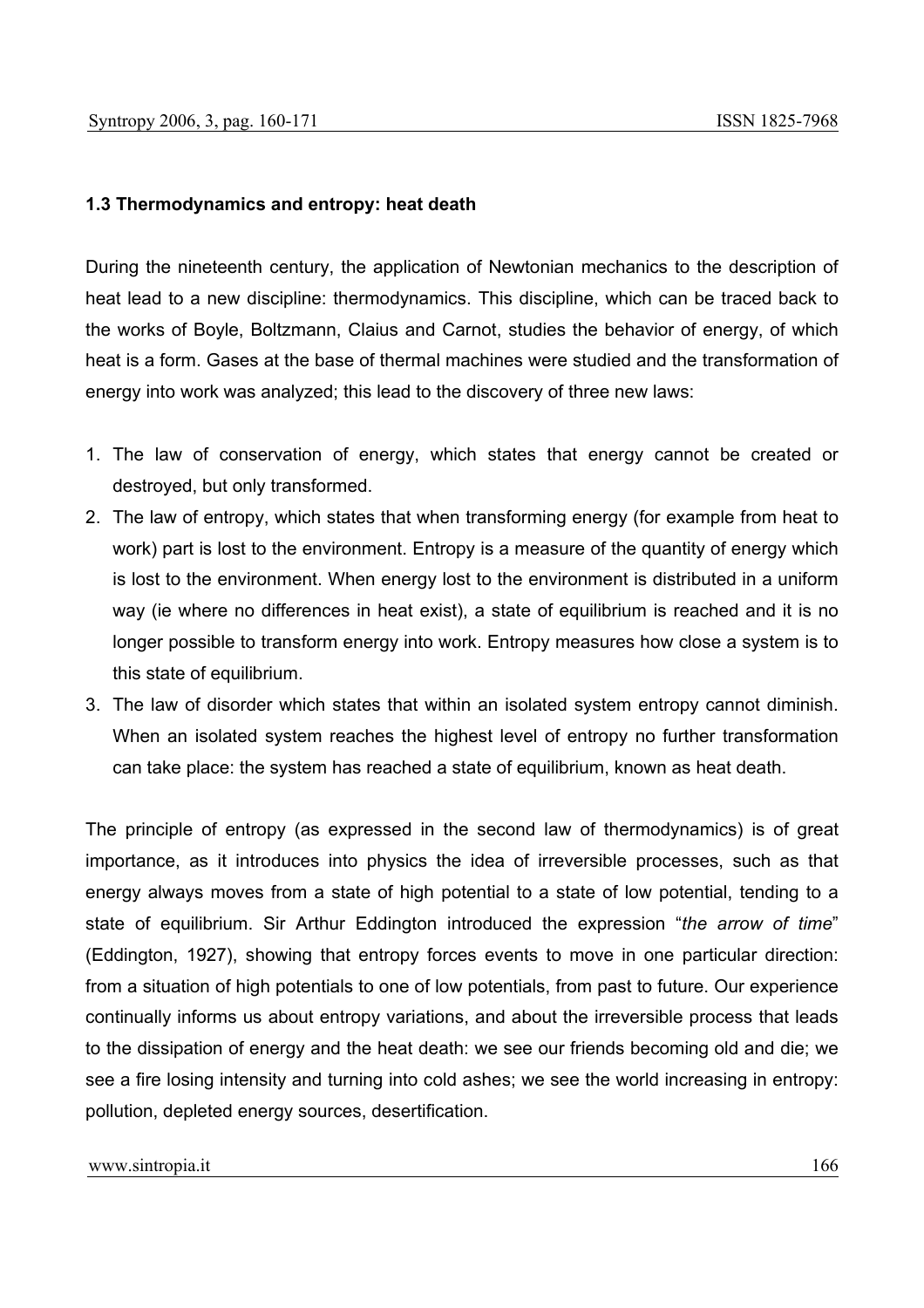The term irreversibility refers to the fact that in physical processes there is a tendency to move from order to disorder, and it is impossible to restore the previous level of order in which all energy was available: mechanical energy dissipates in the form of heat and cannot be recaptured. If we mix together hot and cold water we get tepid water, but we would never see the two liquids separate spontaneously.

The third law of thermodynamics, derived from the second law, states that the dissipation of energy is an irreversible process, since dissipated energy cannot be recaptured and used again, and that the entropy of an isolated system (which cannot receive energy or information from outside) can only increase until a state of equilibrium is reached (heat death).

The term "entropy" was first used in the middle of the eighteenth century by Rudolf Clausius, who was searching for a mathematical equation to describe the increase of entropy.

Entropy is the combination of the Greek words "tropos", which means transformation or evolution, and the word "energy": it is a quantity which is used to measure the level of evolution of a physical system, but in the meantime it can be used to measure the "disorder" of a system. Entropy is always associated with an increasing level of disorder. In an isolated physical system, disorder (ie the homogeneous distribution of energy) increases leading to entropic heat death. Nevertheless, this seems to be contradicted by life: living systems evolve towards order, towards higher forms of organization, diversification and complexity, and can keep away from heat death. Jacques Monod tried to explain life as the result of improbable conditions (Monod, 1974). In this way life could be considered compatible with the laws of entropy, but its survival was a continual fight against the laws of physics, which made life highly improbable.

Entropy evolves only in one direction: towards death and the elimination of any form of organization and structure. In order to become compatible with entropy, biology explains life as the consequence of highly improbable events constituted by the incidental formation of genetic codes and positive genetic variations. Entropy leads to the concept of a universe in which life is extraneous, a universe governed by laws which ignore life. Jacques Monod describes this, saying: "If he accepts this message in its full significance, man must at last wake out of his millenary dream and discover his total solitude, his fundamental isolation. He must realize that, like a gypsy, he lives on the boundary of an alien world; a world that is deaf to his music, and as indifferent to his hopes as it is to his suffering or his crimes."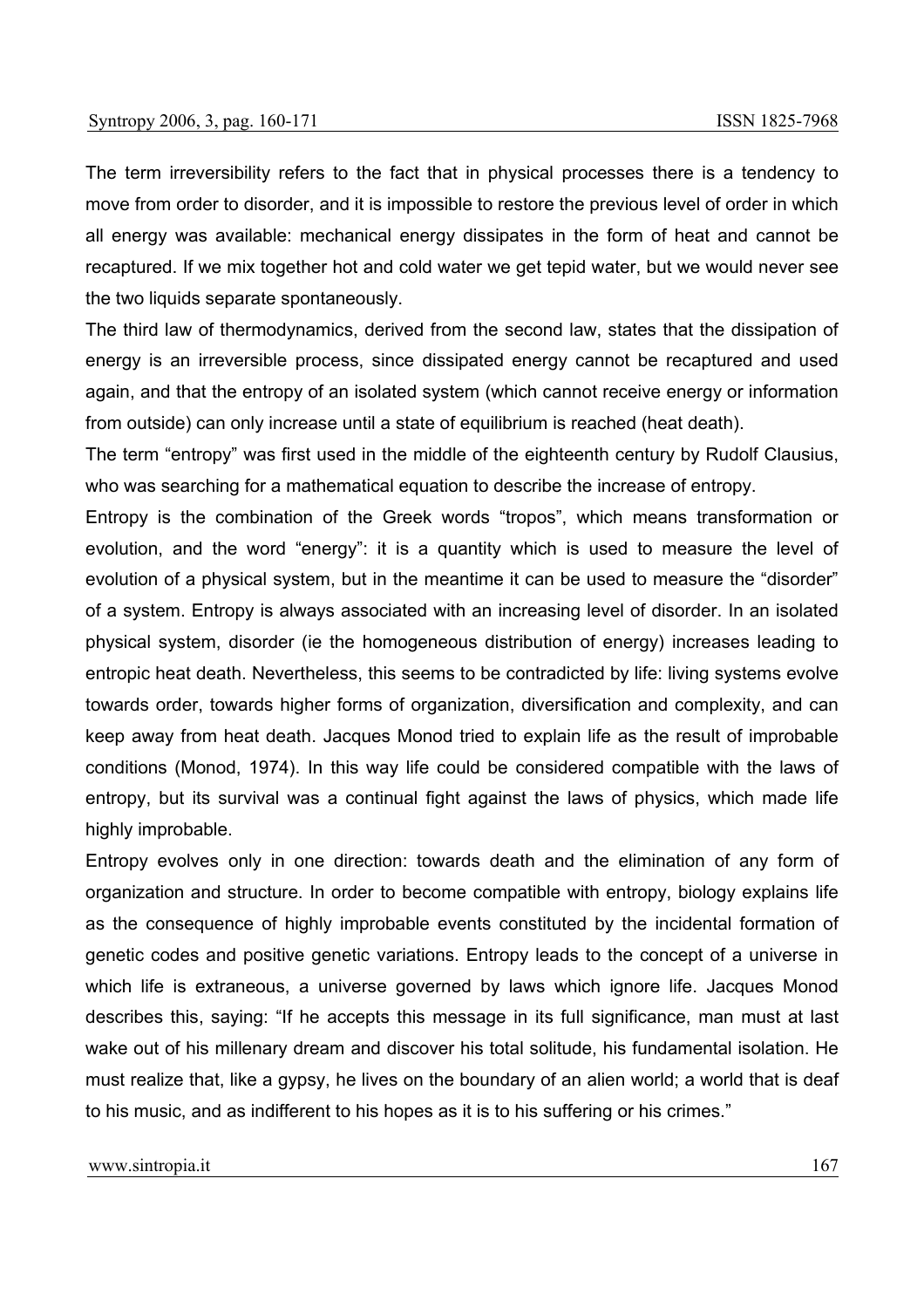#### **1.4 Galileo's relativity.**

In his work "*Dialoghi sui Massimi Sistemi*" Galileo provides a very clear description of his principle of relativity. He describes an observer closed in the cargo of a ship, who observes the way how objects fall. Galileo proves that it is impossible for this observer to calculate the speed of the ship basing his calculations on the way objects fall, because all these objects share the same movement of the ship (the same inertial system). Galileo points out that for an observer on the coast the speeds on the boat would instead sum up to that of the ship. For example, if a ship is moving at 20 km/h:



and a cannon ball is fired at 280 km/h in the direction of the ship, the observer on the coast will see the cannon ball move at 300 km/h, 280 km/h of the speed of the cannon ball plus 20 km/h of the speed of the boat. If the cannon ball were fired in the opposite direction to the movement of the ship the resulting speed would be 260 km/h, 280 km/h of the speed of the cannon ball minus 20 km/h of the speed of the boat (speeds are subtracted because they move in opposite directions). On the contrary for a sailor on the ship sharing the same movement of the ship (inertial system), the cannon ball would always move at 280 km/h in any direction he would fire it. Therefore, if an observer on the seashore sees the cannon ball moving at 300 km/h and the boat in the same direction at 20 km/h he can conclude that the ball was fired at 280 km/h.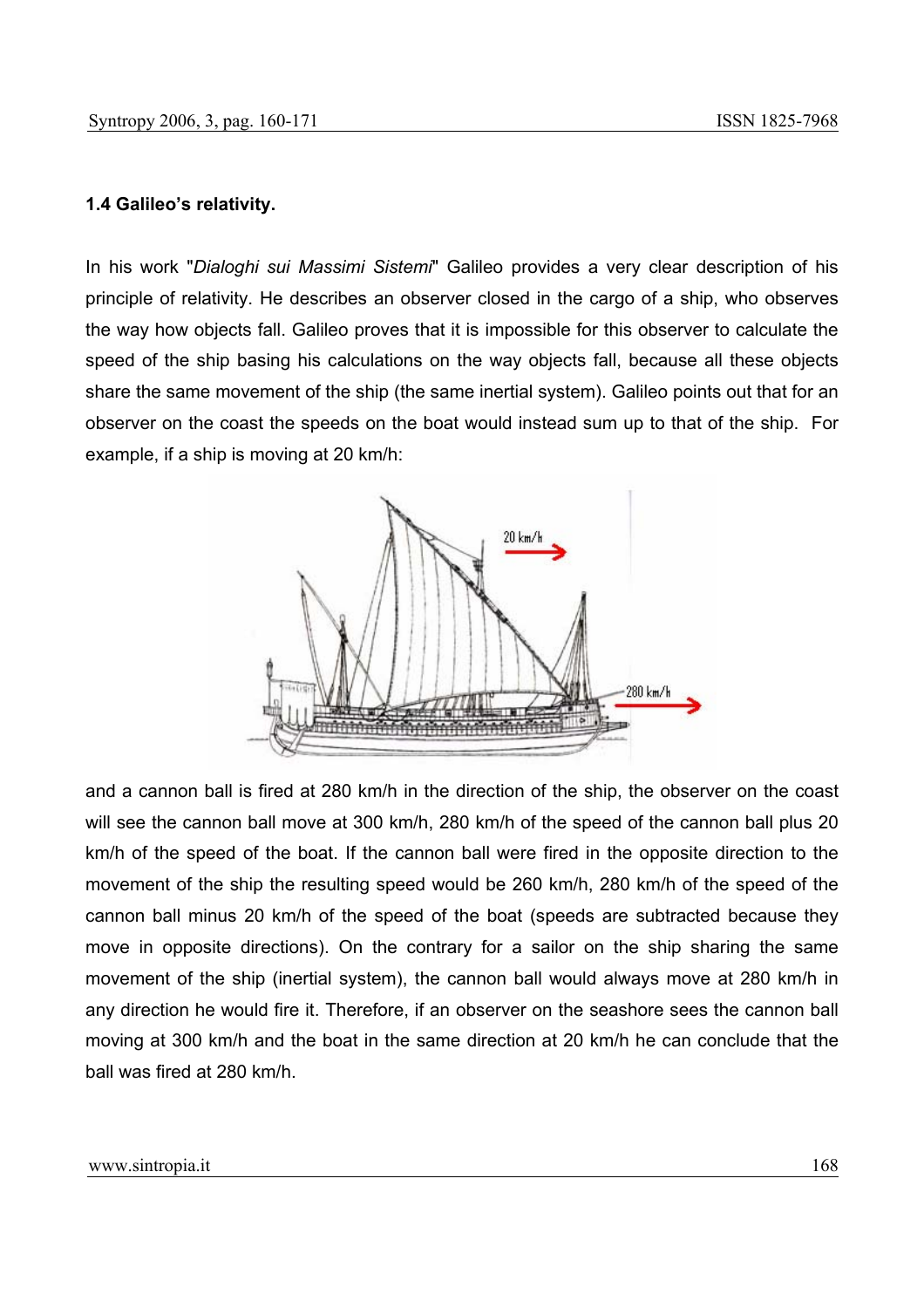Galileo's relativity is based on the principle that when changing an inertial system, speeds are added or subtracted on the basis of their relative speeds. In Galileo's relativity, speeds are relative to the inertial system, while time flows in an absolute way for all the systems. It is important to underline that classical physics is based on Galileo's relativity.

#### **1.5 Einstein's relativity**

At the end of the eighteenth century Maxwell found that the speed of light did not add to the speed of the body which was emitting it, and Michelson and Morley proved experimentally that the speed of light was constant: it never adds to the speed of the body which is emitting it. The profoundly innovative researches of H.A. Lorentz, on electrodynamics and optics in moving bodies, lead to mathematical equations in which the speed of light is always constant.

In 1905, analyzing the results obtained by Michelson, Morley and Lorentz, Einstein found himself forced to invert Galileo's relativity according to which time is absolute and speed is relative; in order to describe the fact that the speed of light is constant, it was necessary to accept that time is relative. As an example, let us imagine, after 500 years, a sailor on a very fast space ship heading towards Earth at 20.000 km/s who shoots a laser light ray towards Earth (at 300,000 km/s). An observer on Earth will not see the laser light move at 320.000 km/s, as Galileo's relativity would predict, but it will see it move at 300,000 km/s (because the speed of light is a constant). According to Galileo's relativity, the observer on Earth would expect that the sailor on the space ship would see the light ray move at 280.000 km/h (300.000 km/h of the speed of light minus 20.000 km/h of the space ship) but, on the contrary, also the sailor on the space ship sees the laser ray move at 300,000 km/s. Einstein proved mathematically that what varies is time. When we move in the direction of light our time slows, and for us light continues to move at the same speed. This leads to the conclusion that approaching the speed of light time would slow down and stop, and if we could move at speeds higher than the speed of light, time would reverse.

In other words, events which happen in the direction in which we are moving become faster, because time slows down, but events which happen in the direction from which we are coming become slower, because time becomes faster.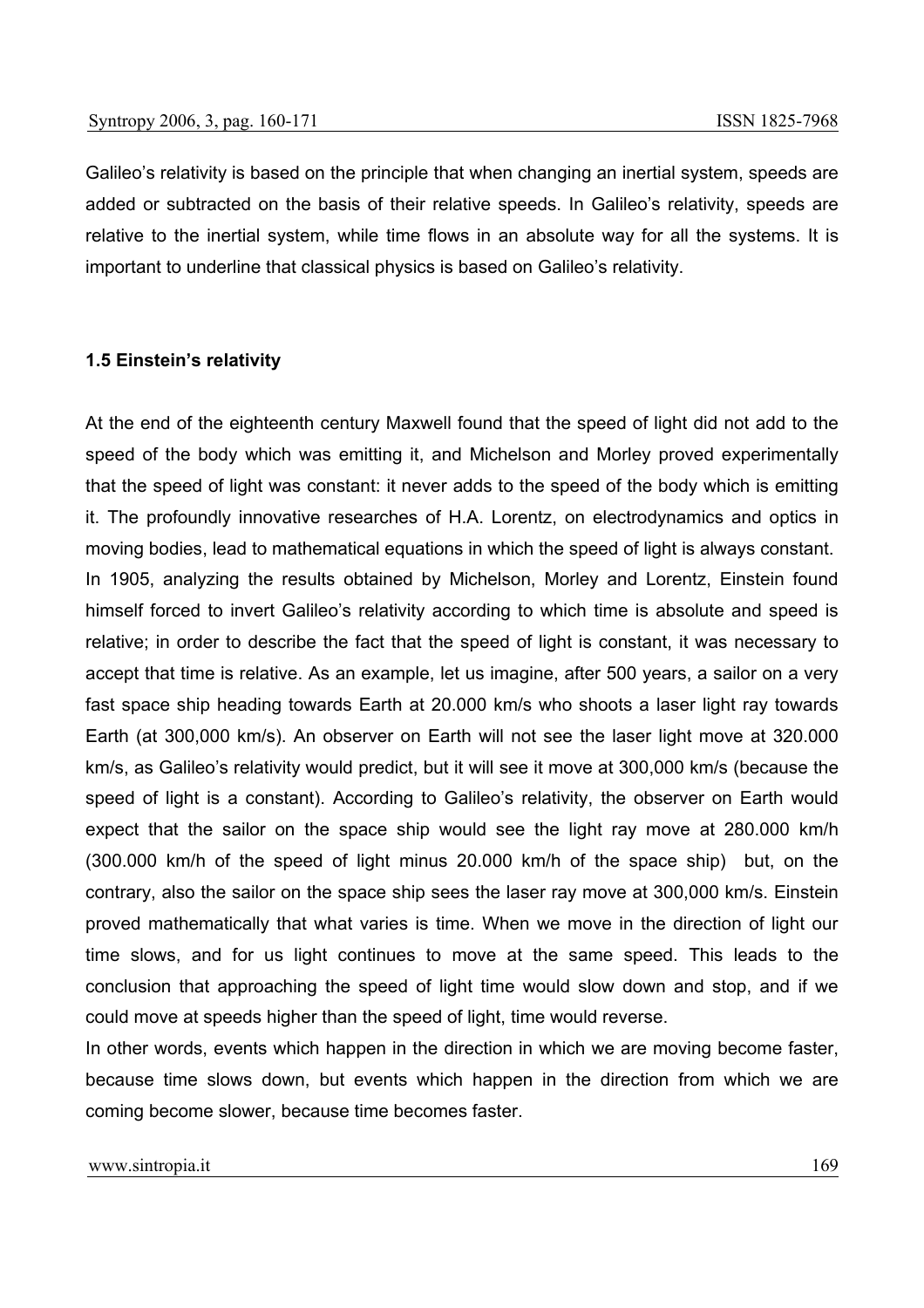In order to explain this situation, Einstein liked to use the example of lightning which strikes a railway simultaneously in two different points, A and B, far away from each other (Einstein, 1916). An observer sitting on a bench half-way would see the lightning strike the two points simultaneously, but a second observer on a very fast train moving from A to B (figure 1) passing next to the first observer at the moment in which the lightning strikes the two points would have already experienced the lightning striking point B, but would not have not experienced the lightning striking point A. Even if the two observers share the same point of space at the same moment, they cannot agree on the events which are happening in the direction in which the second observer is moving. Agreeing on the existence of contemporary events is therefore linked to the speed at which the observers are moving.



#### Figure 1

In other words, events which take place in the direction in which we are moving become faster, because our time slows down; but events which happen in the direction opposite to our movement become slower, because our time speeds up. It is important to note that time flows differently if the event is happening in the direction towards which we are moving, or in the direction from which we are coming: in the first case they become slower and in the second case faster. This example is limited to two observers; but what happens when we compare more than two observers moving in different directions at high speeds? The first couple (one